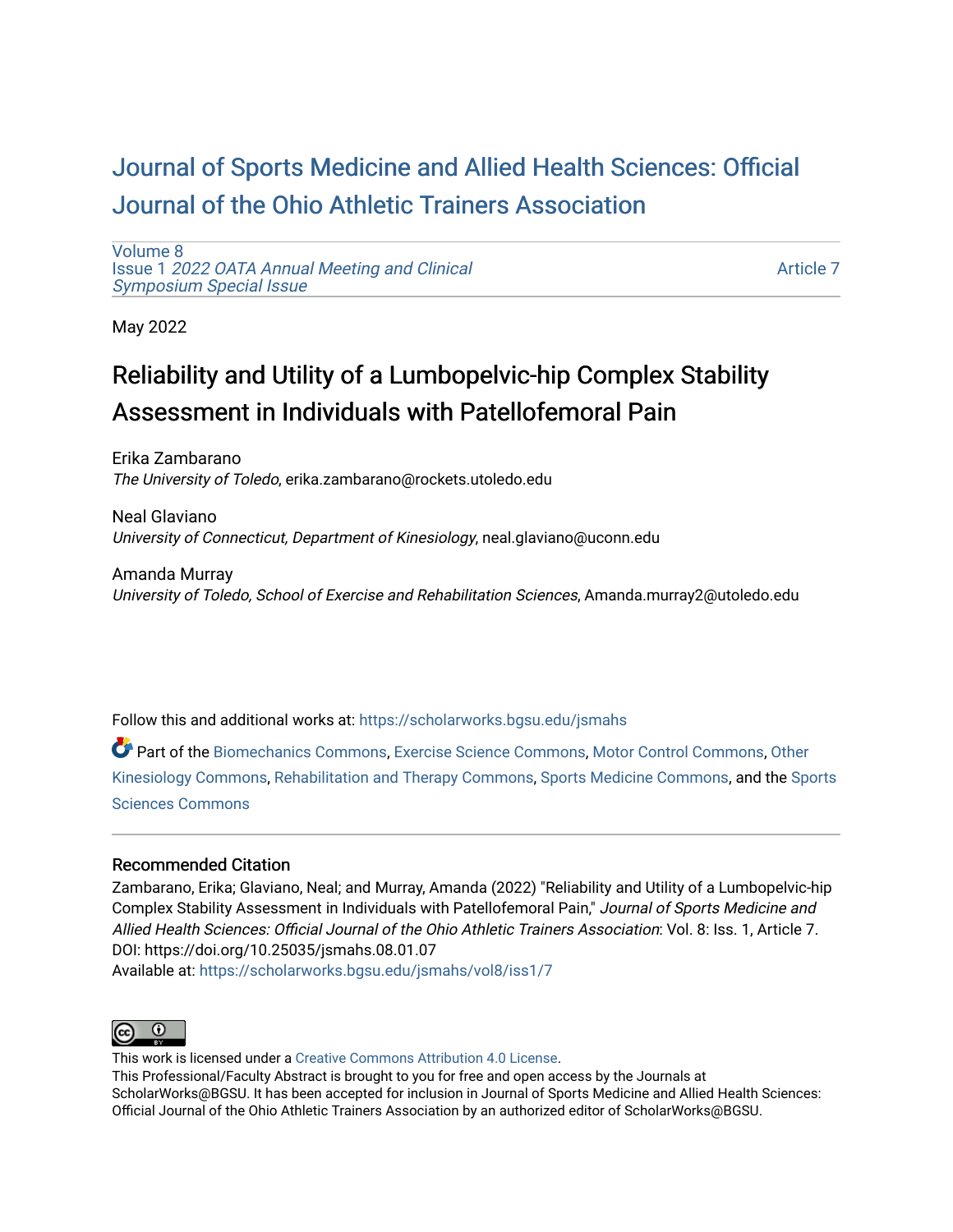### *Reliability and Utility of a Lumbopelvic-Hip Complex Stability Assessment in Individuals with Patellofemoral Pain*

Erika Zambarano MS, AT, ATC\* ; Neal Glaviano PhD, ATC‡; Amanda Murray PhD, PT, DPT\* \*The University of Toledo, School of Exercise Rehabilitation Sciences; ‡University of Connecticut, Department of Kinesiology

#### *OBJECTIVE*

Lumbopelvic-hip complex (LPHC) stability is related to altered movement patterns that are present in individuals with PFP. Current studies measuring LPHC function in PFP primarily assess endurance and not stability. A test of isolated LPHC stability, the Seated Trunk Control Test (STCT) was recently developed and test-retest reliability for the STCT has been shown to be excellent in a healthy population. To improve the clinical usefulness of the STCT, we aimed to establish test-retest reliability for individuals with PFP. We hypothesized the STCT would show goodto-excellent reliability. We also compared STCT performance between healthy individuals and those with PFP. We hypothesized those with PFP would have lower TTE and greater NE.

#### *DESIGN.and.SETTING*

Cross-sectional, laboratory study.

### *PARTICIPANTS*

We matched eleven individuals with PFP (10 females; age= $22.3+4.3$ ; BMI= $23.9+3.2$ ) with eleven healthy controls (10 females; age=22.1+1.3, BMI=23.8+3.6) based on sex and BMI. Participants in the PFP group reported atraumatic patellar pain lasting more than 3 months and current symptoms in line with the consensus recommendation for PFP diagnosis.

#### *INTERVENTION*

Participants completed the STCT on 3 separate occasions within 2 weeks. For the STCT, participants sat on a wobble board placed on a step adjusted to a height allowing their feet to slightly touch the ground when

seated. We instructed them to balance on the board, place their arms across their chest, lift their feet slightly off the ground, and close their eyes. Data was collected in two, 30 second test trials. We allowed three practice trials on day 1 only. Uncrossing arms, opening eyes, feet touching the ground, and an edge of the wobble board touching down counted as errors.

#### *MAIN.OUTCOME.MEASURES*

Performance was measured as time to first error (TTE) and number of errors (NE) averaged between test trials. Intraclass correlation coefficients (ICC) with 95% confidence intervals (CI) assessed test-retest reliability utilizing a two-way mixed-effects model with single rater (ICC[3,1]). The Mann-Whitney U Test compared performance measures between groups, p < 0.05.

#### *RESULTS*

The STCT exhibited good reliability for TTE (ICC=0.818, CI=0.512-0.946) and NE (ICC=0.860, CI=0.621-0.958) in the PFP group. TTE was not different between groups (p > .05). Individuals with PFP completed the STCT with greater NE than the healthy individuals on all occasions, with significant differences on days 2 and 3 (Table 1).

#### *CONCLUSION*

The STCT is a simple and reliable test that clinicians can use to evaluate LPHC stability in those with PFP. Individuals with PFP perform the STCT with greater NE compared to pain free individuals, suggesting that PFP is related to decreased LPHC stability. Further research could evaluate the differences in strategies